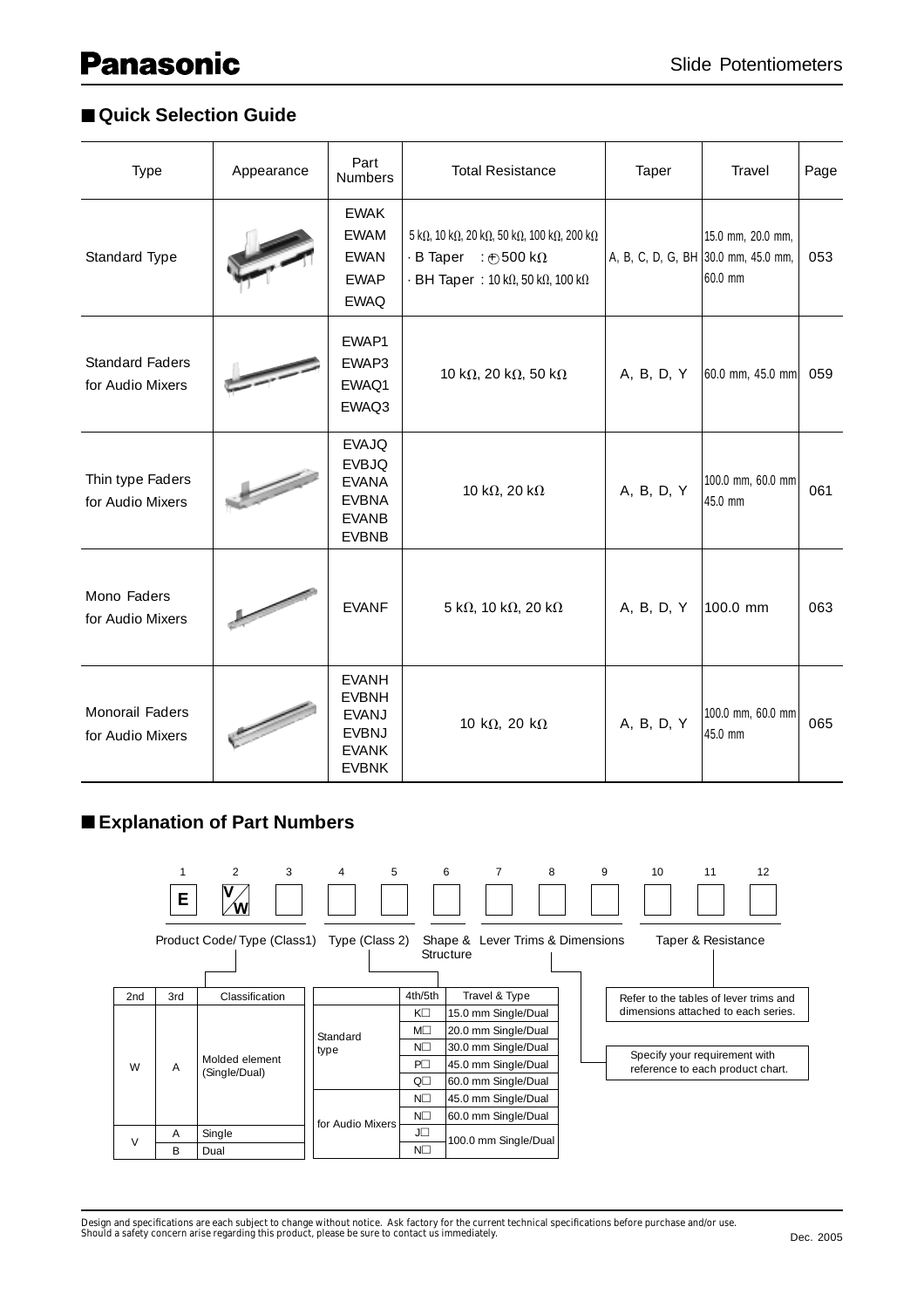## ■ Checklist Before Inquiry

When you specify Potentiomters, please take advantages of our standard products for better price and delivery. Please provide the following items before ordering.

| Checklist         |                                  |                    |                                    |                   |                                                                       |                                                       |                                           |                        |                                                                                      |  |
|-------------------|----------------------------------|--------------------|------------------------------------|-------------------|-----------------------------------------------------------------------|-------------------------------------------------------|-------------------------------------------|------------------------|--------------------------------------------------------------------------------------|--|
|                   |                                  | Item               |                                    |                   | Information (Requirements)                                            |                                                       |                                           |                        |                                                                                      |  |
|                   | $C-1$                            | Inquiry purpose    |                                    |                   |                                                                       | New use, Modification, Others (                       |                                           |                        |                                                                                      |  |
|                   |                                  |                    | Current supplier                   |                   |                                                                       |                                                       |                                           |                        |                                                                                      |  |
|                   | $C-2$                            | Modification       | Current part No.                   |                   |                                                                       |                                                       |                                           |                        |                                                                                      |  |
|                   |                                  |                    | Purpose                            |                   |                                                                       |                                                       |                                           |                        |                                                                                      |  |
|                   |                                  |                    | Equipment                          |                   |                                                                       |                                                       |                                           |                        |                                                                                      |  |
|                   | $C-3$                            |                    | Environment                        |                   | Indoor/Outdoor use, Stationary/Portable set, High humidity, SO2, NaCl |                                                       |                                           |                        |                                                                                      |  |
|                   |                                  | Application        | Temperature                        |                   | $^{\circ}$ C) to (<br>$^{\circ}$ C)                                   |                                                       |                                           |                        |                                                                                      |  |
| Common            |                                  |                    | Operation                          |                   |                                                                       |                                                       | General use, Low torque                   |                        |                                                                                      |  |
|                   |                                  |                    | Method                             |                   | Manual, Automatic                                                     |                                                       |                                           |                        |                                                                                      |  |
|                   | $C - 4$                          | Adjustment         | Direction                          |                   |                                                                       |                                                       | Top, Bottom, Vertical, Horizontal         |                        |                                                                                      |  |
|                   |                                  |                    | Driver shape                       |                   |                                                                       | Knob (Shape;                                          |                                           |                        |                                                                                      |  |
|                   | $C-5$                            | Mounting           | Method                             | Manual, Automatic |                                                                       |                                                       |                                           |                        |                                                                                      |  |
|                   |                                  |                    | Mounter                            |                   | Panasert (Model:                                                      | ), Other mounter (Maker/Model:                        |                                           | ), Parts feeder        |                                                                                      |  |
|                   |                                  |                    | Method                             |                   | Manual soldering, Flow soldering, Reflow soldering                    |                                                       |                                           |                        |                                                                                      |  |
|                   | $C - 6$                          | Soldering          | Conditions                         |                   | Temp. (                                                               | $°C)$ , Time (                                        | s), Dipping times(                        |                        |                                                                                      |  |
|                   |                                  |                    | Washing                            |                   |                                                                       | Machine, Soaking, Applied solvent (                   |                                           |                        |                                                                                      |  |
|                   | $E-1$                            | Electrical         | Circuit                            |                   | Volume, Tone, Balance, Circuit regulation, Others (                   |                                                       |                                           |                        |                                                                                      |  |
|                   |                                  | application        | Stereo tone use                    |                   |                                                                       |                                                       | General tone, High-cut tone, Bass, Treble |                        |                                                                                      |  |
|                   |                                  |                    | Current                            |                   | ac, dc                                                                |                                                       |                                           |                        |                                                                                      |  |
|                   | $E-2$                            | Conditions         | Rating                             |                   | Max. operating power (<br>W), Operating voltage (<br>V)               |                                                       |                                           |                        |                                                                                      |  |
|                   |                                  |                    | Applied current                    |                   |                                                                       | Small current use, Applying current (                 |                                           | mA)                    |                                                                                      |  |
| Electrical        | $E-3$                            | Resistance         | Total value/Torelance              |                   | $\left($<br>$\Omega$ ) / ±20 %, ±30 %, Others (±<br>%                 |                                                       |                                           |                        |                                                                                      |  |
|                   | $E - 4$                          | Taper              |                                    |                   |                                                                       | A, B, C, D, G, BH, 15A, 1B, 15C, 10A, 4B, H, Others ( |                                           |                        |                                                                                      |  |
|                   | Tracking<br>$E-5$<br>error       |                    | Range                              |                   |                                                                       | $dB)$ to (                                            | dB)                                       |                        |                                                                                      |  |
|                   |                                  |                    | Specifications                     |                   | dB)<br>$_{\pm}$ (                                                     |                                                       |                                           |                        |                                                                                      |  |
|                   | $E-6$                            | Tap                | Necessity/Position                 |                   |                                                                       | Necessary, Unnecessary / 40 %, 50 %, 60 %, Others (   |                                           |                        |                                                                                      |  |
|                   | $E - 7$                          | Other requirements |                                    |                   |                                                                       |                                                       |                                           |                        |                                                                                      |  |
|                   | $M-1$<br>Shape                   | Size               |                                    |                   |                                                                       | 100.0 mm, 60.0 mm, 45.0 mm, 30.0 mm, 20.0 mm, 15.0 mm |                                           |                        |                                                                                      |  |
|                   |                                  |                    | Units<br>Structure                 |                   | Single, 1-shaft 2 gang, Others (                                      |                                                       |                                           |                        |                                                                                      |  |
|                   |                                  |                    |                                    |                   |                                                                       | $\overline{\mathsf{Shape}}^*$                         |                                           |                        | Horizontal type (Shaft is parallel to PWB), Vertical type (Shaft is vertical to PWB) |  |
|                   |                                  |                    |                                    |                   |                                                                       | Standard slide                                        | Insulated lever                           | Type C, Type X, Type U |                                                                                      |  |
|                   | $M-2$                            | Shaft/Lever        | Shape                              |                   | Potentiometer                                                         | Metal lever                                           | Type C, Type S, Type D                    |                        |                                                                                      |  |
| <b>Dimensions</b> |                                  |                    |                                    |                   | Open frame type (MK-II)                                               |                                                       | Type C, Type T, Type W                    |                        |                                                                                      |  |
|                   | M-3                              | Mounting           | Type                               |                   | Soldering, Screw mounting, Others (                                   |                                                       |                                           |                        |                                                                                      |  |
| Shapes/           | $M - 4$                          | Terminals          | Type                               |                   | Solder lug, PWB                                                       |                                                       |                                           |                        |                                                                                      |  |
|                   |                                  |                    | (PWB terminals)                    |                   | Length from mounting surface: (<br>mm), Layout pattern: (             |                                                       |                                           |                        |                                                                                      |  |
|                   | Additional functions             |                    |                                    |                   |                                                                       |                                                       |                                           |                        |                                                                                      |  |
|                   | $M-5$                            | Detent(s)          | Detents                            |                   | 1 point, 11 points, 41 points, Others (<br>points)                    |                                                       |                                           |                        |                                                                                      |  |
|                   | Midpoint, Others (at<br>Position |                    |                                    |                   |                                                                       |                                                       |                                           |                        |                                                                                      |  |
|                   | L-1                              |                    | Special requirements for endurance |                   |                                                                       |                                                       |                                           |                        |                                                                                      |  |
| Other             | $L-2$<br>Other questionnaires    |                    |                                    |                   |                                                                       |                                                       |                                           |                        |                                                                                      |  |

Notes:

1. When you specify custom types (custom-made), new tooling and jigs, and/or equipment may be required. It will be necessary to confirm your estimates of quantity and development schedule as accurately as possible.

2. Please inform us if you designate your own part number.

✽ Previous notations for potentiometer shape "Stand-up type" (Shaft is parallel to PWB.) and "Lay-down type" (Shaft is vertical to PWB.) – have been changed in this edition to "Horizontal type" or "Side-adjust type" (Shaft or knob is parallel to PWB.) and "Vertical type" or "Top-adjust type" (Shaft or knob is vertical to PWB.).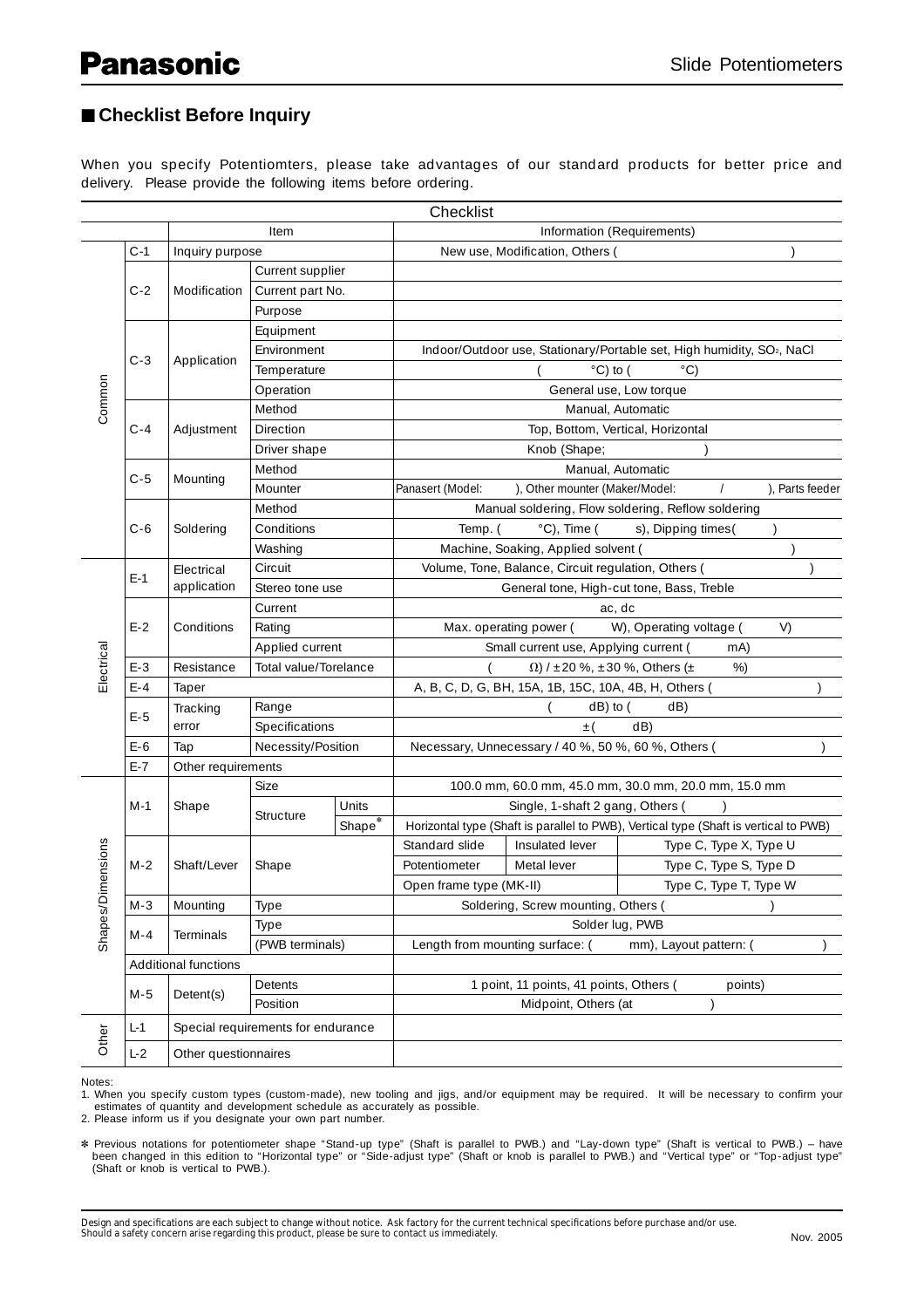## ■ **Application Notes**

When using our Slide Potentiometers, please observe the following items to prevent dangerous accidents and deterioration of performance.

### 1. Prohibited items and notes in design stage

1. Use within the rating

The Power Rating or Maximum Voltage varies with the size and type of a product. Also, the Power Rating must be reduced according to a Power Derating Curve. When a potentiometer is used with a current of less than a few micro-amperes, the influence of contact resistance increases because of the circuit diagram. Check the potentiometer under actual operating conditions.

2. Migration

Some potentiometers cannot be used with dc voltage. If a potentiometer is to be used with dc voltage, specify this when ordering, or check the availability referring to the "Product Specifications for Information."

3. Anodization

– used with dc voltage When a potentiometer is under conditions of high humidity, the terminal at the side of the wiper



(terminal 2) must be a positive electrode, as shown in the figure at right.

4. Recommended Circuit Configuration

It is recommended that you use the variable resistor for voltage adjustments. If it is used for current adjustments, then it may be influenced by the contact resistance between the resistor body and the slide, depending on the target circuit conditions. Conducting a test under actual operating conditions is highly recommended.

5. Soldering conditions

When performing solder dipping, check the soldering conditions according to the "Product Specifications" for Information", because the conditions vary with the product.

Do not wash a potentiometer after solder dipping because flux may invade the potentiometer, resulting in contact failure. Avoid use of jumper cables near the potentiometers because flux may attach to them.

6. Operating temperature conditions

Tactile feeling in operation is given serious consideration, and rotation torque increases under low temperatures (below–10 °C) depending on the product. If a potentiometer is expected to be used under low temperatures, specify this in advance.

## 2. Prohibited items and notes on handling

1. Terminal clinch

Bending and unbending of terminals after mounting to a PWB must be one cycle or less. More than one bending/unbending cycle may result in damage.

2. Stress on the terminals

Do not apply excessive stress to terminals during handling. Set soldering conditions with consideration given to stress on the terminals.

3. Storage conditions

Do not store the potentiometers under high temperatures and/or high humidity, or in a location where corrosive gas may be generated. Store the potentiometers at room temperature and room humidity in a packed condition. Use them within a maximum of 6 months. Check the date of manufacture on the package box and apply the "first-in-first-out" rule. If unpacked switches must be stored as inventory, store them in a polyethylene bag to keep out air.

## 3. Prohibited items on fire and smoking

- 1. Absolutely avoid use of a potentiometer beyond its rated range because doing so may cause a fire. If misuse or abnormal use may result under conditions in which the potentiometer is used out of its rated range, take proper measures such as current interruption using a protective circuit.
- 2. The grade of nonflammability for resin used in potentiometers is "94HB," which is based on UL94 Standards (flammability test for plastic materials). Prohibit use in a location where a spreading fire may be generated or prepare against a spreading fire.

### 4. For use in equipment for which safety is requested

Although care is taken to ensure potentiometer quality, inferior characteristics, short circuits, and open circuits are some problems that might be generated. To design a set which places maximum emphasis on safety, review the affect of any single fault of a potentiometer in advance and perform virtually fail-safe design to ensure maximum safety by:

- 1. preparing a protective circuit or a protective device to improve system safety, and
- 2. preparing a redundant circuit to improve system safety so that the single fault of a potentiometer does not cause a dangerous situation.

For notes on use, the following sources were referred:

Technical report EIAJ RCR-2191A "Guideline of Notabilia for potentiometers for Use in Electronic Equipment" issued by the Japan Electronics and Information Technology Industries Association (Issued by March 2002)

Refer to this Technical Report for additional details.

5. For actual use, be sure to refer to **"**Product Specifications for Information."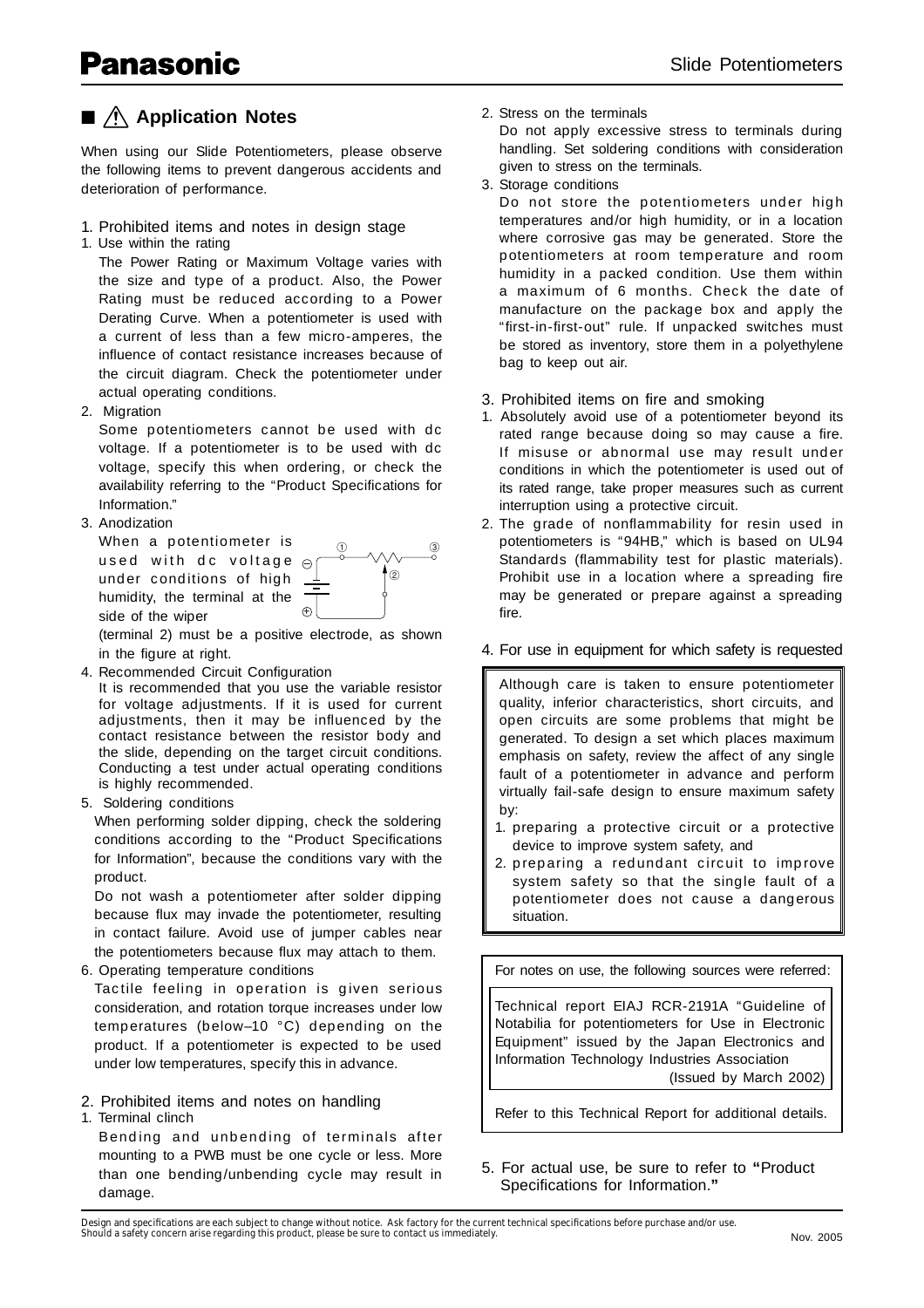# ■ **Common Specifications**

### ● Electrical Specifications

#### 1. Voltage Rating

#### $E = \sqrt{P \cdot R}$

- E=Voltage Rating (V)
- P=Power Rating (W)
- R=Total Resistance  $(\Omega)$

Voltage rating is defined by above formula.

When voltage rating exceeds max. operating voltage, the max. operating voltage shall become the rated voltage.

Power Derating Curve



#### 2. Taper (Resistance Curve)

| <b>Calculation Formula</b> |           |                   | V (terminal 1-2)/V (terminal 1-3) $\times$ 100 (%) | V (terminal $2-3$ )/V (terminal $1-3$ ) $\times$ 100 (%) |          |  |
|----------------------------|-----------|-------------------|----------------------------------------------------|----------------------------------------------------------|----------|--|
| Measuring point<br>Taper   |           | Sliding Ratio (%) |                                                    |                                                          |          |  |
| EIAJ                       | Panasonic | 30(20)            | 50                                                 | $30*(20)$                                                | $50*$    |  |
| 15A                        | A         |                   | 10 to 25                                           |                                                          |          |  |
| 1B                         | B         |                   | 40 to 60                                           |                                                          |          |  |
| 15C                        | C         |                   |                                                    |                                                          | 10 to 25 |  |
| 10A                        | D         |                   | 6 to 15                                            |                                                          |          |  |
| 4B                         | G         | 5 to 15 (1 to 8)  | 40 to 60                                           | 5 to 15 (1 to 8)                                         |          |  |
| H                          | BH        | Linear (Special)  |                                                    |                                                          |          |  |

Notes:

1. **\*Measured from terminal 3 end.** 

2. ( ) is applied to EWAK (15.0 mm series) and EWAM (20.0 mm series).

#### 2-1. Taper



Design and specifications are each subject to change without notice. Ask factory for the current technical specifications before purchase and/or use.<br>Should a safety concern arise regarding this product, please be sure to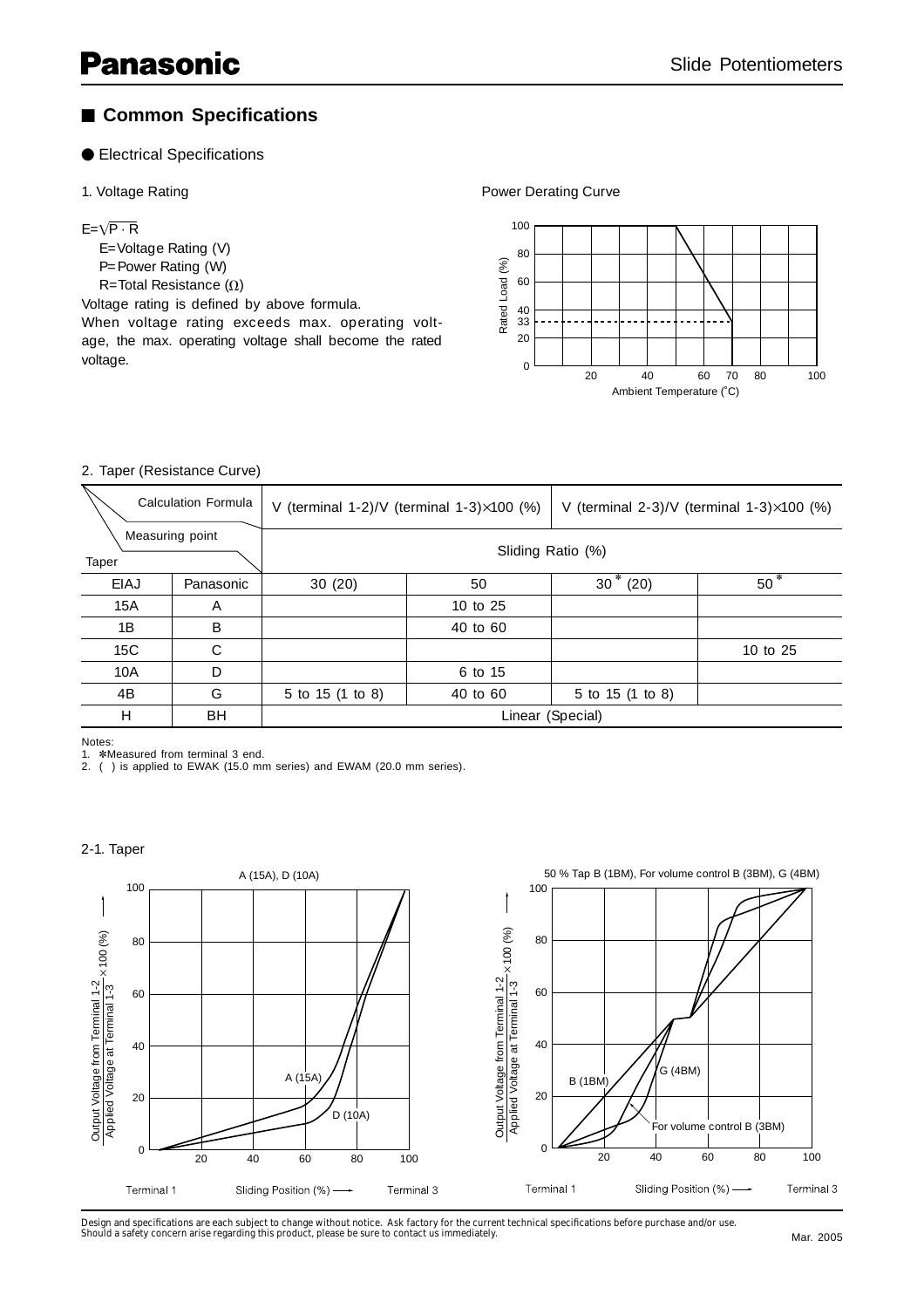

Terminal 1 Sliding Position (%) -- Terminal 3

20 40 60 80 100

#### 3. Insulation resistance

The insulation resistance measured with a 250 V insulation resistance tester across the terminal and the lever, across the terminal and the metallic cover, and for the dual type, across the terminals of both the resistors is 100 M $\Omega$  or more.

#### 4. Withstand voltage

When 300 V is applied across the terminal and the lever, across the terminal and the metallic cover, and for the dual type, across each terminal of both the resistors for one minute, damages, arcs or dielectric breakdown will not be caused.

#### 5. Slide noise

While applying 20 V (if the rated voltage is less than 20 V, the rated voltage) across terminals 1 and 3, slide the lever at a speed of 20 mm/s. The voltage of noise generated is less than 47 mV.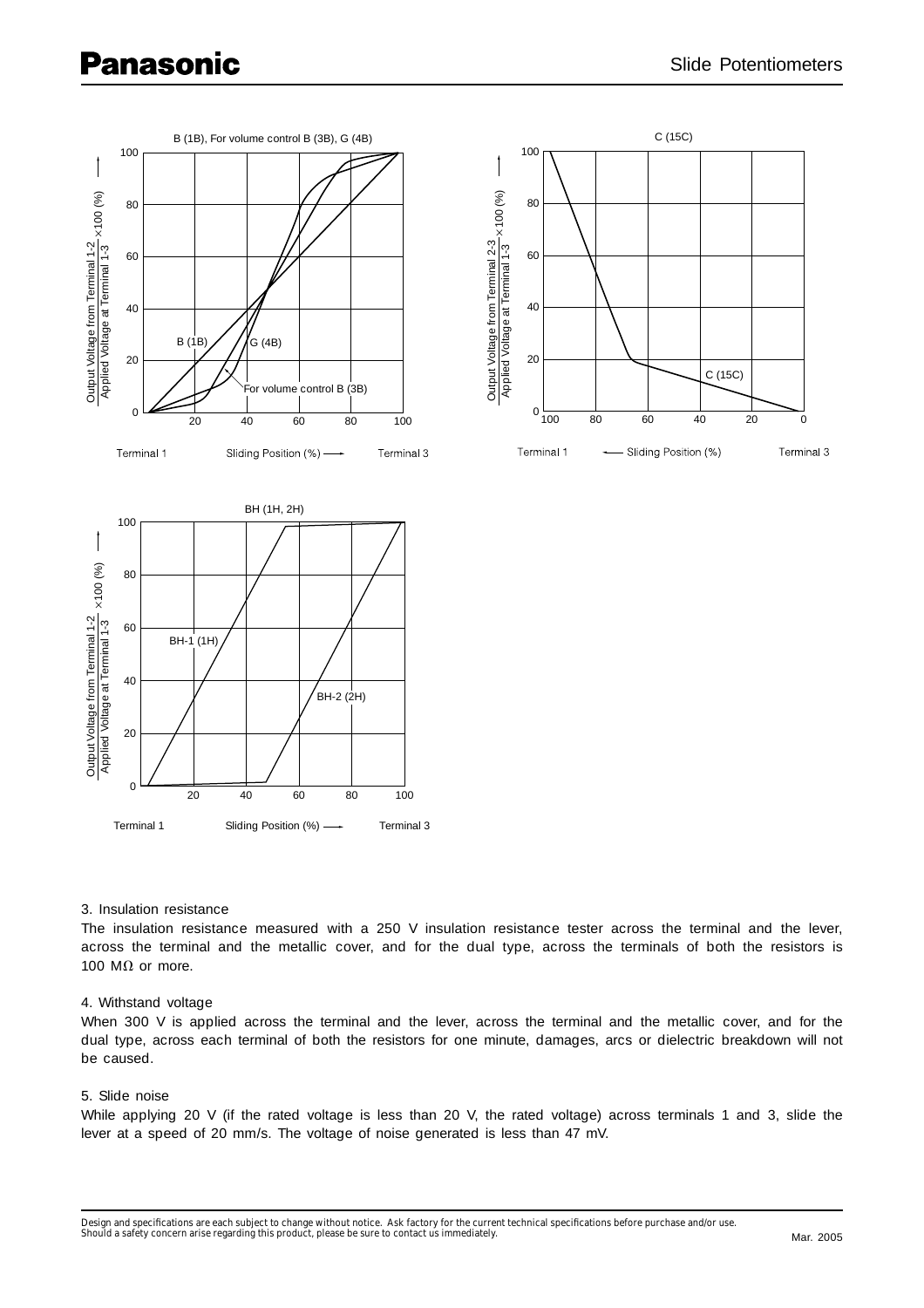### ● Mechanical Specifications

#### 1. Stopper Strength

The following static load shall be applied to the lever at a point of 5.0 mm from the mounting surface for 10 seconds at the both ends of lever sliding travel.

|                                                                                               | Load                                |                    |  |  |  |
|-----------------------------------------------------------------------------------------------|-------------------------------------|--------------------|--|--|--|
| Lever material                                                                                | Standard type, Standard faders type | Others faders type |  |  |  |
| Insulated lever                                                                               | 20 N                                |                    |  |  |  |
| Metal lever                                                                                   | 50 N<br>50 N                        |                    |  |  |  |
| 5.0 mm<br>ᆂᄓᅩᄀ<br>$\text{Tr}\left(\mathbf{r}\right) = \mathbf{r} \times \mathbf{r}$<br>▭<br>W |                                     |                    |  |  |  |

#### 2. Thrust Strength of Lever

When the following thrust static load is applied to the lever in the longitudinal axis for 10 seconds, no damage shall occur.



#### 3. Lever Discentering

Discentering of lever from the center of cover width shall be 0.5 mm max.

|                        | Standard type, Standard faders type | Others faders type |  |  |  |
|------------------------|-------------------------------------|--------------------|--|--|--|
| Lever Discentering     | $\pm 0.5$ mm                        | $\pm 0.7$ mm       |  |  |  |
| $±0.5$ mm max.<br>ൃ႕⊣႕ |                                     |                    |  |  |  |